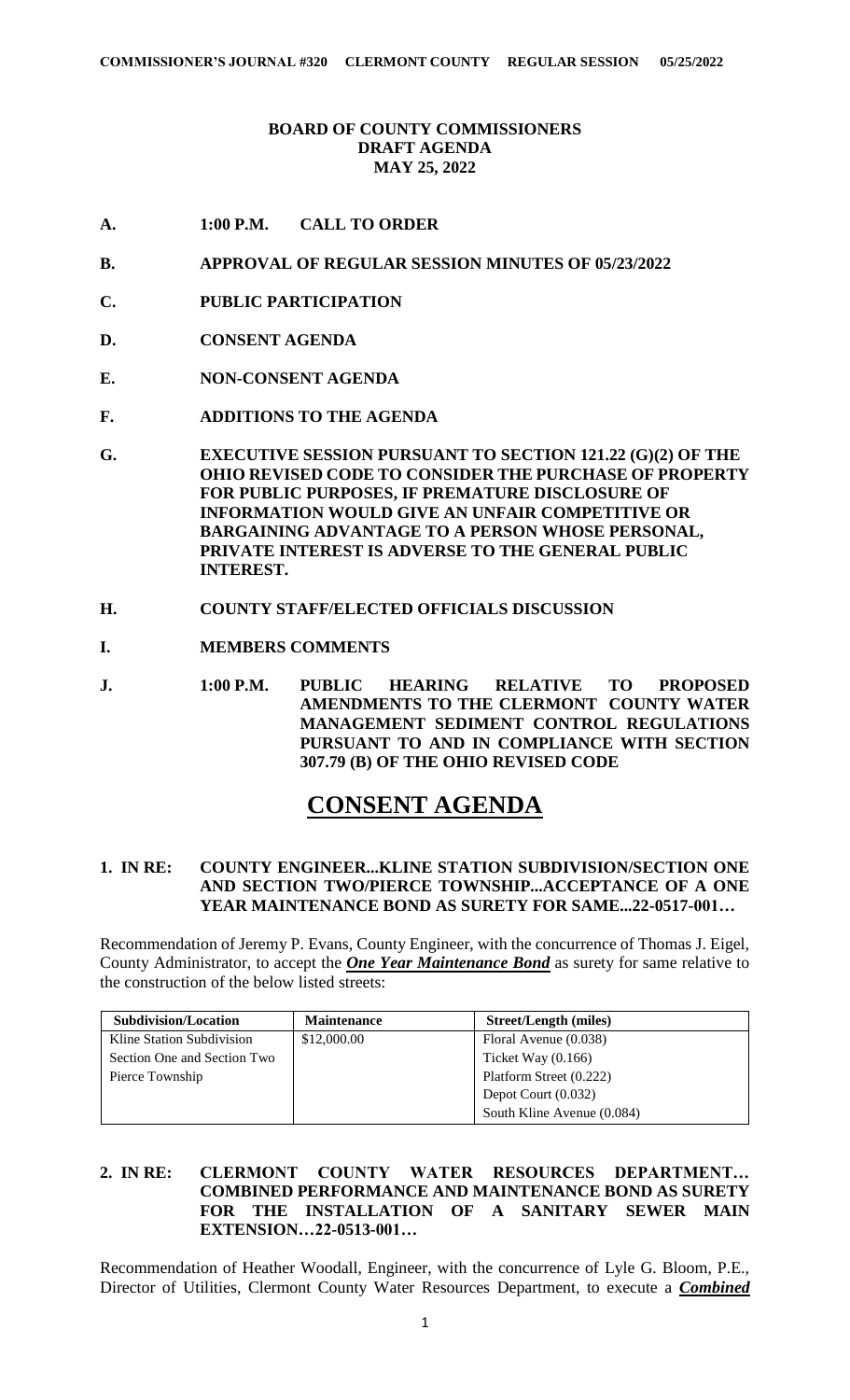**Performance and Maintenance Bond** as surety for the installation of a sanitary sewer main extension to serve the following location within Miami Township, pursuant to Clermont County Water Resources Department Rules and Regulations:

| ocation                       | ownship | Sewer Performance & Maintenance Bond |
|-------------------------------|---------|--------------------------------------|
| 6837<br><b>Road</b><br>Paxton | Miami   | .000.00/\$6.100.00                   |

#### **3. IN RE: BOARD OF COUNTY COMMISSIONERS...RESOLUTION TO APPROVE FINANCIAL/BUDGETARY ACTIONS FOR CALENDAR YEAR 2022…**

Recommendation of Mary K. Rains, Director, Office of Management and Budget, with the concurrence of Thomas J. Eigel, County Administrator, to resolve to approve and authorize financial/budgetary actions pursuant to Ohio Revised Code Section 5705.40 as they relate to changes in the Annual Appropriation **(Resolution Number 187-21)** for Calendar Year 2022, including legal level of control, and/or interfund transactions pursuant to Sections 5705.13 through 5705.14 of the Ohio Revised Code as outlined in the following table(s) and to authorize Linda L. Fraley, County Auditor, to properly record same:

# **BUDGET TRANSFER OF FUNDS FOR CALENDAR YEAR 2022**

| <b>FUND</b>         | FROM:<br><b>ORGANIZATION - OBJECT -</b><br><b>ACCOUNT</b>                                                                    | TO:<br><b>ORGANIZATION - OBJECT -</b><br><b>ACCOUNT</b>       | <b>AMOUNT</b> |
|---------------------|------------------------------------------------------------------------------------------------------------------------------|---------------------------------------------------------------|---------------|
| <b>GENERAL FUND</b> | <b>Board of County Commissioners BCC Public Information</b><br><b>OTHER EXPENSES</b><br>$1000 - 01 - 01 - 031000 - 530000 -$ | <b>OTHER EXPENSES</b><br>$1000 - 01 - 01 - 045000 - 530000 -$ | \$700.00      |

# **NON-CONSENT AGENDA**

#### **4. IN RE: BOARD OF COUNTY COMMISSIONERS...RESOLUTION NUMBER 055- 22/PAYMENT OF BILLS...**

Recommendation that the Board of County Commissioners adopt **Resolution Number 055-22** resolving to approve payment to vendors **in the total amount of \$X,XXX,XXX***.***XX** as set forth in the BCC Approval Invoice Report for Checks dated **May 25, 2022**, BCC Directed Pre-Paid Invoices Report(s) and/or the Procurement Card Transaction Report as presented by the County Auditor on **XX/XX/2022**, and further authorizing the County Auditor to issue warrants for same pursuant to Section 319.16 of the Ohio Revised Code.

# **5. IN RE: COUNTY ENGINEER...ACCEPTANCE OF THE CONTRACT FOR PROJECT NUMBER RS-02-21 WITH BARRETT PAVING MATERIALS, RELATIVE TO THE 2021 ROAD RESURFACING PROGRAM LOCATED IN VARIOUS TOWNSHIPS, AS COMPLETE AND EXECUTION OF PAYMENT NUMBER 4, FINAL, FOR THE RELEASE OF RETAINAGE RELATIVE THERETO...21-0126-004...**

Recommendation of Jeremy P. Evans, County Engineer, with the concurrence of Thomas J. Eigel, County Administrator, to accept the *Contract* by and between the County of Clermont, Ohio, and *Barrett Paving Materials,* 3751 Commerce Drive, Middletown, Ohio 45005, relative to the *2021 Road Resurfacing Program* located in Various Townships, as complete, and to execute Payment Number 4, Final, which represents the release of retainage from People's Bank, in the amount of \$141,827.96 plus accrued interest earned thereon.

| 6. IN RE: | <b>CLERMONT</b> | COUNTY | <b>WATER</b>        | <b>RESOURCES</b> |                 | <b>DEPARTMENT</b> |
|-----------|-----------------|--------|---------------------|------------------|-----------------|-------------------|
|           | <b>CONTRACT</b> | FOR    | <b>PROFESSIONAL</b> |                  | <b>SERVICES</b> | WITH              |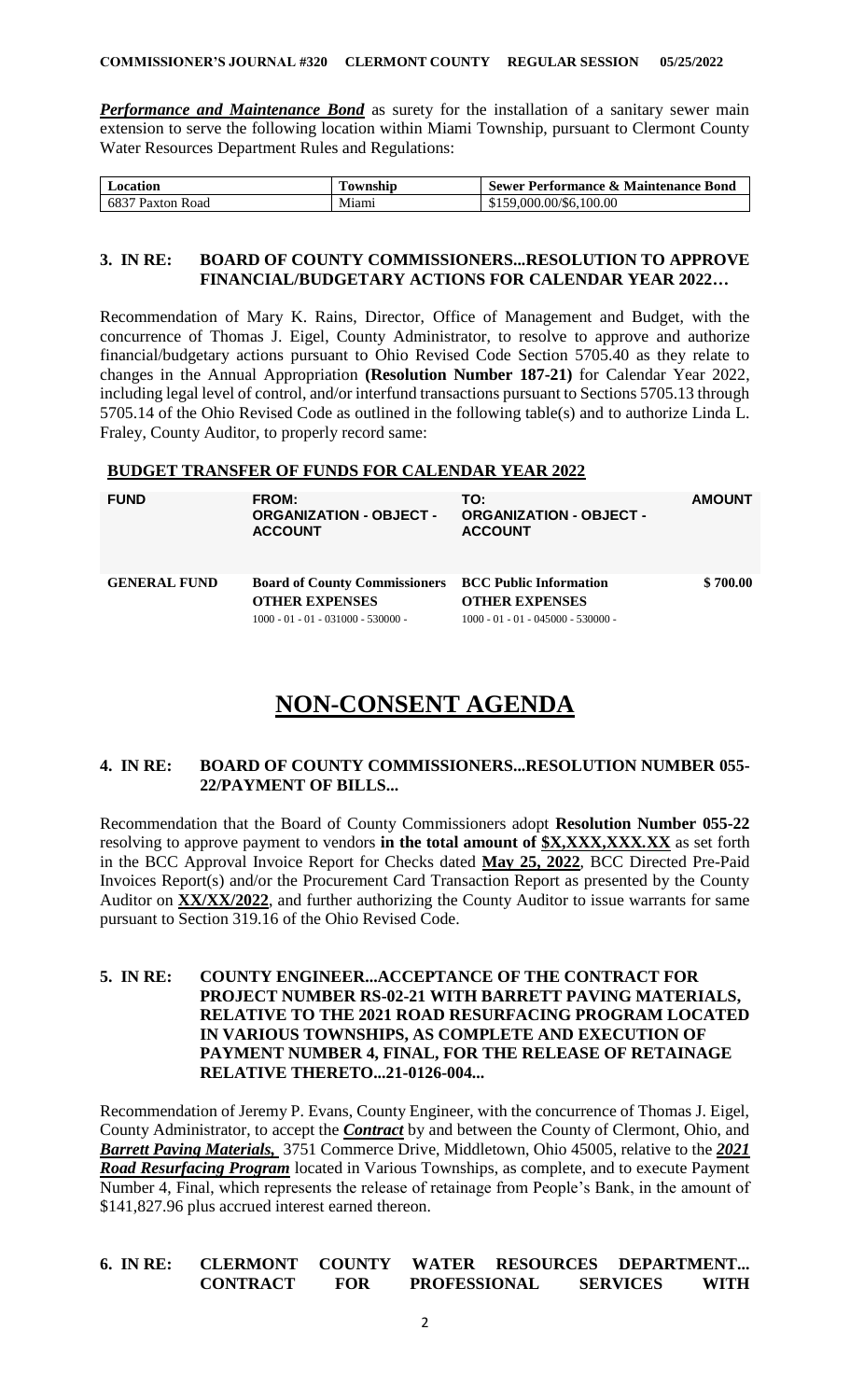# **GEOTECHNOLOGY, LLC RELATIVE TO GEOTECHNICAL SERVICES FOR VARIOUS WATER AND SEWER CAPITAL IMPROVEMENT PROJECTS LOCATED WITHIN CLERMONT COUNTY...22-0513-003...**

Recommendation of Ainsley Knapke, P.E., Project Manager, with the concurrence of Chris Rowland, P.E., Assistant Sanitary Engineer, Clermont County Water Resources Department, to execute a *Contract for Professional Services* by and between the County of Clermont, Ohio, and *Geotechnology, LLC*, 11816 Lackland Road, Suite 150, St. Louis, Missouri 63146, relative to *geotechnical services for various water and sewer capital improvement projects* located within Clermont County, in accordance with the Consultant's Proposal dated 03/09/2022 as identified in Exhibit A, attached thereto and made part thereof, for a total amount not to exceed \$100,000.00, effective upon execution by the Board of County Commissioners and shall remain in effect for a period of two (2) years, with the option to renew for an additional two (2) year period, pursuant to and in compliance with the terms and conditions set forth therein *and contingent upon the release of the Purchase Orders required therefore in concert with Requisition Numbers 00003212-00 and 00003213-00 dated 05/12/2022 relative thereto.*

# **7. IN RE: CLERMONT COUNTY WATER RESOURCES DEPARTMENT… REQUEST TO ADVERTISE FOR BIDS FOR SLUDGE/RAW WASTEWATER HAULING SERVICES FOR SAME…22-0419-003…**

Recommendation of Randy Davis, Assistant Director of Operations and Bryan Gruber, Assistant Director of Operations, with the concurrence of Lyle G. Bloom, P.E., Director of Utilities, Clermont County Water Resources Department, to approve the *request to advertise for bids for Sludge/Raw Wastewater Hauling Services for the Clermont County Water Resources Department*, pursuant to the specifications therefore and to authorize the Clerk of the Board to place a Legal Notice in a newspaper of general circulation on Thursday, 06/02/2022, scheduling a non-mandatory Pre-Bid Meeting on Thursday, 06/09/2022 at 10:00 A.M. local time at the Clermont County Water Resources Department, 4400 Haskell Lane, Batavia, Ohio, 45103, and with bids to be received until **2:00 P.M. Local Time on Thursday**, **06**/**23**/**2022** in the Office of the Board of Clermont County Commissioners, 101 East Main Street, Batavia, Ohio 45103-2960, where they will be publicly opened and read aloud shortly thereafter. This notice will also be posted on Clermont County's website at the following URL link: www.clermontcountyohio.gov.

# **8. IN RE: CLERMONT COUNTY WATER RESOURCES DEPARTMENT…. REQUEST TO ADVERTISE FOR BIDS FOR MAINTENANCE AND REPAIR OF THE WATER AND/OR WASTEWATER SYSTEMS AND APPURTENANCES FOR SAME…22-0510-003...**

Recommendation of Bryan Gruber, Assistant Director of Operations, with the concurrence of Lyle G. Bloom P.E., Director of Utilities, Clermont County Water Resources Department, to approve the *request to advertise for bids for Maintenance and Repair of the Water and/or Wastewater Systems and Appurtenances*, pursuant to the specifications therefore, and to authorize the Clerk of the Board to place a Legal Notice in a newspaper of general circulation on Thursday, 06/02/2022, scheduling a non-mandatory Pre-Bid Meeting on Thursday, 06/16/2022 at 10:00 AM local time at the Clermont County Water Resources Department, 4400 Haskell Lane, Batavia, Ohio, 45103, with bids to be received until **2:00 P.M. Local Time on Thursday, 06/30/2022**, in the office of the Board of Clermont County Commissioners, 101 East Main Street, Batavia, Ohio 45103-2960, where they will be publicly opened and read aloud shortly thereafter. This notice will also be posted on Clermont County's website at the following URL link: www.clermontcountyohio.gov.

# **9. IN RE: BOARD OF COUNTY COMMISSIONERS…EXTENSION OF CONTRACT FOR SERVICES WITH GREATER CINCINNATI BEHAVIORAL HEALTH SERVICES, INC. FOR THE OPERATION OF A COMMUNITY ALTERNATIVE SENTENCING CENTER (CASC) FOR CLERMONT COUNTY, OHIO, PURSUANT TO SECTION 307.932 OF THE OHIO REVISED CODE…18-0327-001…**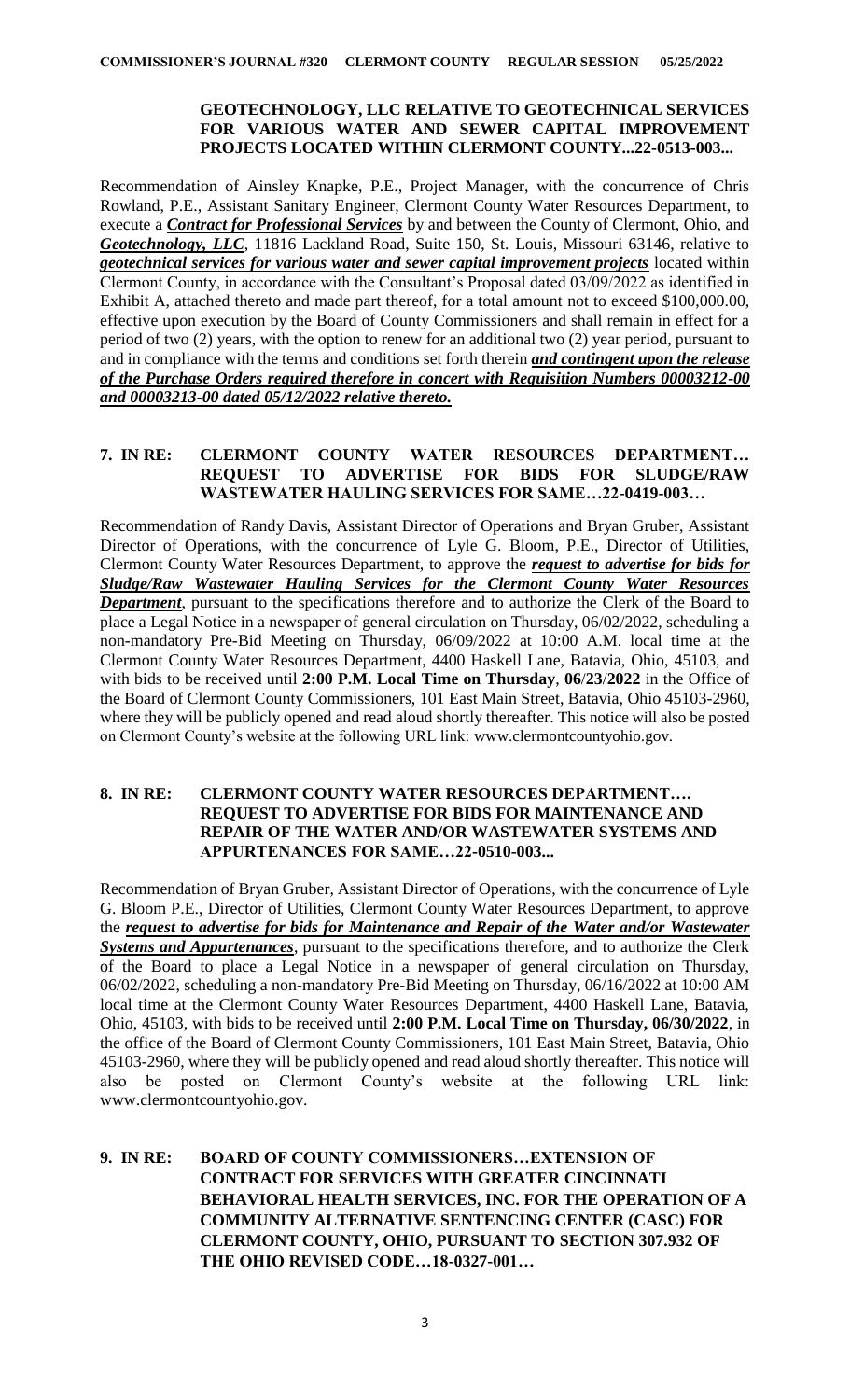Recommendation of Thomas J. Eigel, County Administrator, to execute the *Extension of Contract for Services with Greater Cincinnati Behavioral Health Services, Inc.*, 1501 Madison Road, Cincinnati, Ohio 45206, for the operation of a Community Alternative Sentencing Center (CASC) for Clermont County, Ohio, pursuant to Section 307.932 of the Ohio Revised Code, previously ratified by the Board of County Commissioners on 05/30/2018, and extended for additional 1-year terms on 05/29/2019, 05/27/2020 and 05/26/2021, *which represents the fourth and final one-year renewal option pursuant to Section 3 of the afore stated Contract for Services*, in an amount not to exceed \$665,228.00, effective for the period of 06/03/2022 through 06/02/2023, with all other terms and conditions of the referenced Contract for Services to remain in full force and effect, as defined therein, as well as, the inclusion of a termination clause in and as it relates to the receipt of State Opioid Response (SOR) Local Projects Funding from the Clermont County Mental Health and Recovery Board (MHRB), *and contingent upon the receipt of a current Certificate of Liability Insurance, Ohio Bureau of Workers' Compensation Certificate and the Purchase Order required therefore in concert with Requisition Number 00003324-00 dated 05/20/2022.*

#### **10. IN RE: BOARD OF COUNTY COMMISSIONERS…NOMINATION OF REPRESENTATIVE TO THE CLERMONT COUNTY LAND BANK…22- 0519-005…**

Recommendation to nominate Commissioner\_\_\_\_\_\_\_\_\_\_\_\_\_\_\_\_\_\_\_\_\_\_, to serve on the Clermont County Land Bank as a Commissioner representative, in concert with the Clermont County Land Reutilization Corporation previously ratified by the Board of County Commissioners on 10/06/2021, under Revised Code Chapter 5722, as the agency for reclamation activities related to vacant, abandoned, tax-foreclosed and other real property in the county, effective upon approval through 12/31/2022.

#### **11. IN RE: BOARD OF COUNTY COMMISSIONERS…NOMINATION OF REPRESENTATIVE TO THE CLERMONT COUNTY LAND BANK… 22- 0519-006…**

Recommendation to nominate Commissioner\_\_\_\_\_\_\_\_\_\_\_\_\_\_\_\_\_\_\_\_\_\_, to serve on the Clermont County Land Bank as a Commissioner representative, in concert with the Clermont County Land Reutilization Corporation previously ratified by the Board of County Commissioners on 10/06/2021, under Revised Code Chapter 5722, as the agency for reclamation activities related to vacant, abandoned, tax-foreclosed and other real property in the county, effective upon approval through 12/31/2022.

#### **12. IN RE: BOARD OF COUNTY COMMISSIONERS...RESOLUTION TO APPROVE CHANGES TO THE ANNUAL APPROPRIATION RESOLUTION FOR CALENDAR YEAR 2022…**

Recommendation of Mary K. Rains, Director, Office of Management and Budget, with the concurrence of Thomas J. Eigel, County Administrator, to resolve to approve and authorize changes in the Annual Appropriation Resolution Number 187-21 for Calendar Year 2022 pursuant to Ohio Revised Code Section 5705.40 as outlined in the following table and to authorize Linda L. Fraley, County Auditor, to properly record same:

| <b>FUND</b>                                  | <b>ORGANIZATION - OBJECT -</b><br><b>ACCOUNT</b>                              | <b>AMOUNT</b> |  |
|----------------------------------------------|-------------------------------------------------------------------------------|---------------|--|
| <b>PROBATION IMPROVEMENT</b><br><b>GRANT</b> | CP Prob Improvement & Incentive Grant<br><b>REGULAR SALARY</b>                | \$8,437.00    |  |
|                                              | $2114 - 04 - 11 - 245000 - 511200 -$                                          |               |  |
| <b>PROBATION IMPROVEMENT</b><br><b>GRANT</b> | \$2,481.00<br>CP Prob Improvement & Incentive Grant<br><b>FRINGE BENEFITS</b> |               |  |
| <b>GENERAL FUND</b>                          | $2114 - 04 - 11 - 245000 - 520000 -$<br><b>Bureau of Inspection - Audit</b>   | \$1,750.00    |  |
|                                              | <b>OTHER EXPENSES</b>                                                         |               |  |

# **SUPPLEMENTAL APPROPRIATIONS FOR CALENDAR YEAR 2022**